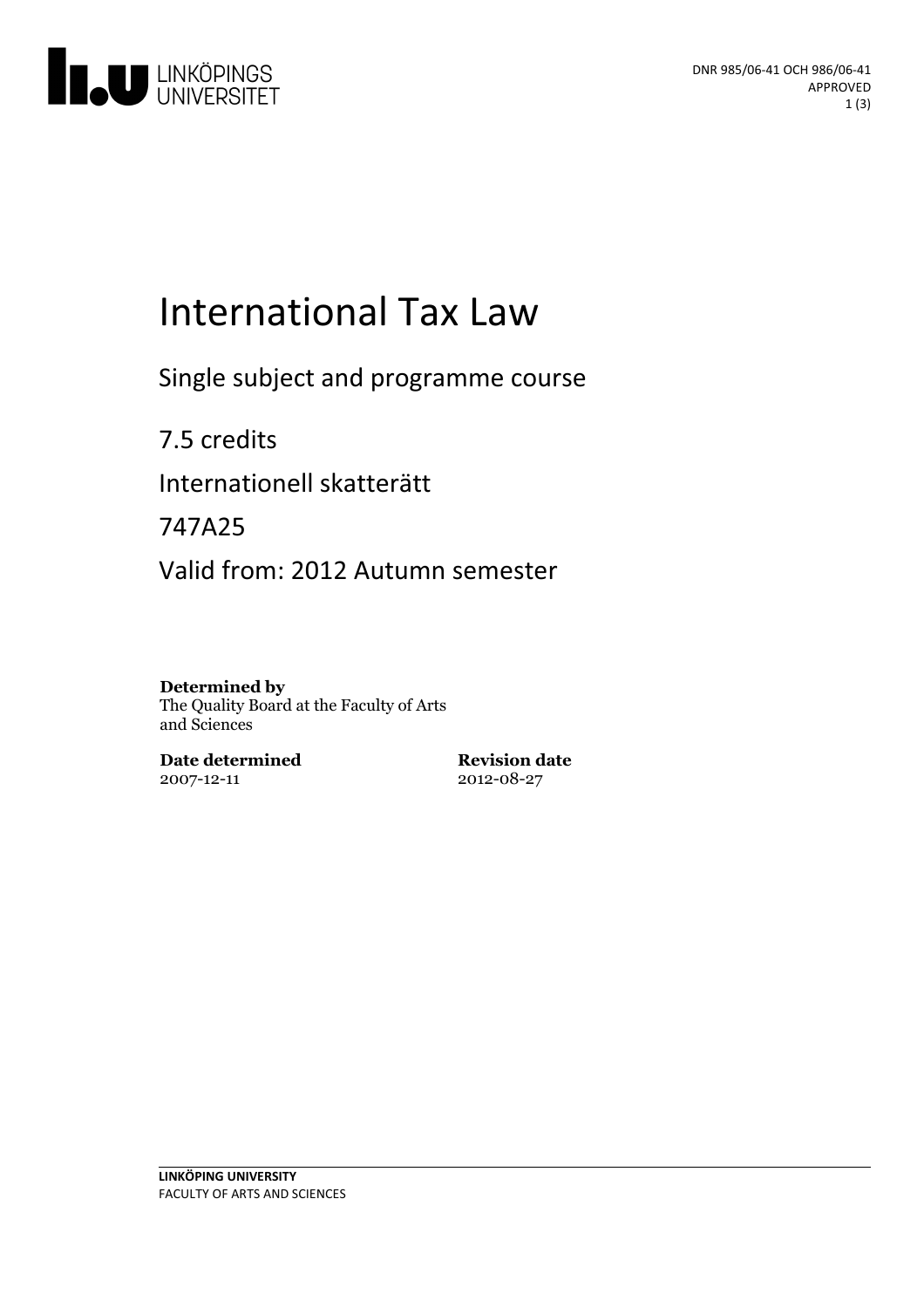Main field of study

Commercial Law

Course level

Second cycle

### Advancement level

A1X

### Course offered for

- Master´s Programme in Commercial and Business Law with focus on Europe
- Master Programme in Commercial and Business Law

### Entry requirements

Apart from satisfaction of the general entry requirements, the specific entry requirements that apply for admission to the Commercial and Business Law Programme or the Commercial and Business Law Programme with Focus on Europe must be satisfied for admission to the course. In addition, the student should have completed courses in commercial and business law comprising at least 90 HE credits, which should include Theories and Methods of Law and Corporate Law with Focus on Europe or Corporate Law with Focus on Europe, Tax Law and Bachelor Thesis (or the equivalent). Completed course module in external accounting is also required.

## Intended learning outcomes

On completion of the course, the student should be able to

- demonstrate advanced knowledge oftaxation agreements and their structure, - apply taxation agreements in concrete situations, - account for Swedish internal rules and agreement policy in the international

field of taxation,<br>- demonstrate in-depth understanding of the influence of EU/EC law on Swedish

international tax law, - identify, analyse and structure complicated tax law issues of international

character

- reflect on valuation issues and formulate clear positions with a scholarly approach when deciding on solutions.